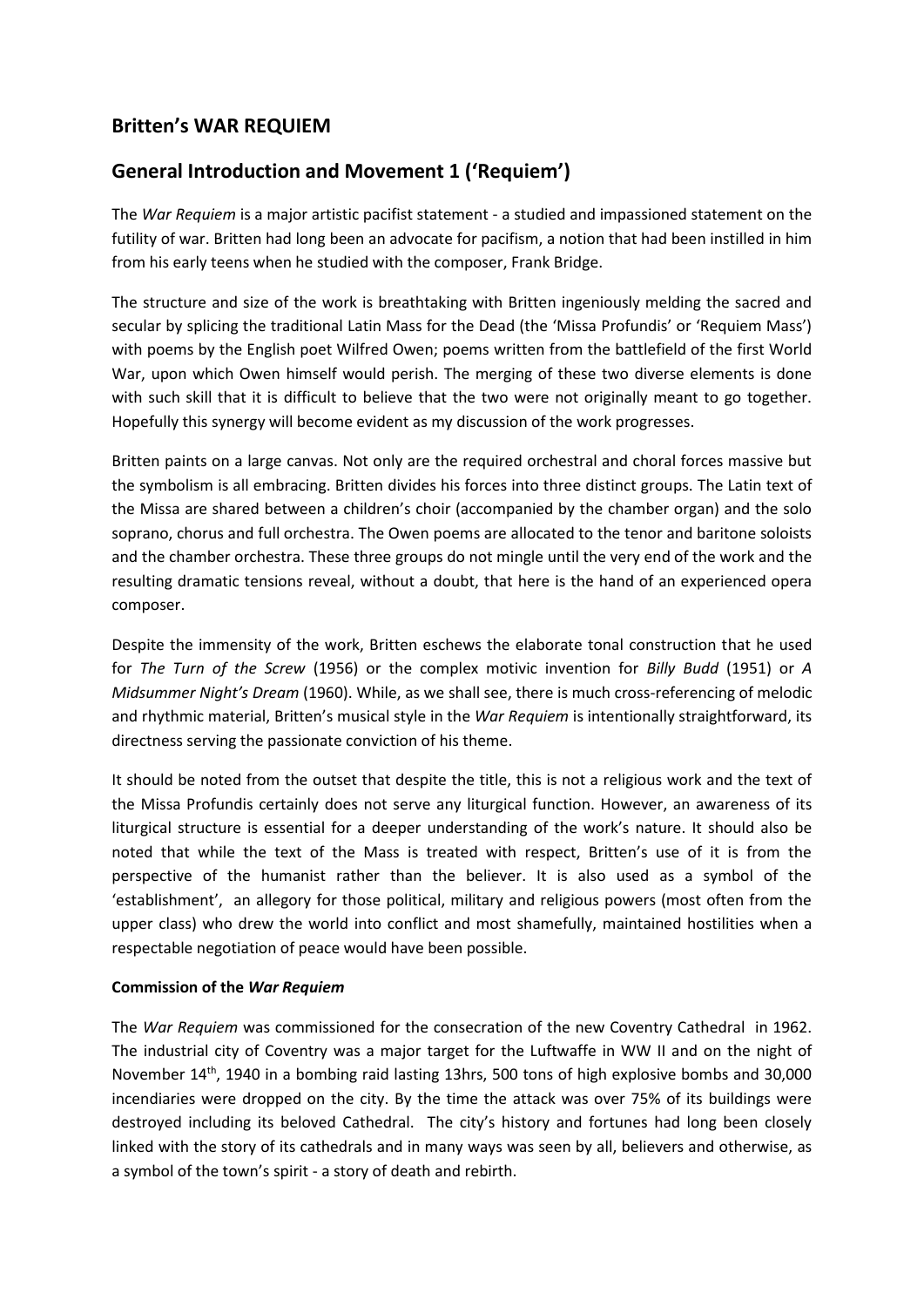

*The ruins of Coventry Cathedral – November 1940*

So it is not surprising that the decision to rebuild the cathedral was taken the morning after its destruction. But this was to be more than an act of defiance. Lead by the then Provost (Dick Howard) the vision that emerged sprang from a spirit of forgiveness, healing and reconciliation. Such ideals became the philosophical cornerstone upon which the new building would be established (a philosophy that continues to be at the heart of the Cathedral's practical ministry today) and was also the theme to be explicit in the building itself, particularly its realisation by the commissioning architect, Sir Basil Spence.

The most immediate symbol of this vision that greets the visitor today, was his decision to graft the new cathedral onto the ruins of the old. This gesture ensures that the past will never be forgotten but more forcefully, celebrates that human nature is at its best as a creative force rather than a destructive one.



*The present cathedral grafted to the ruins of the old*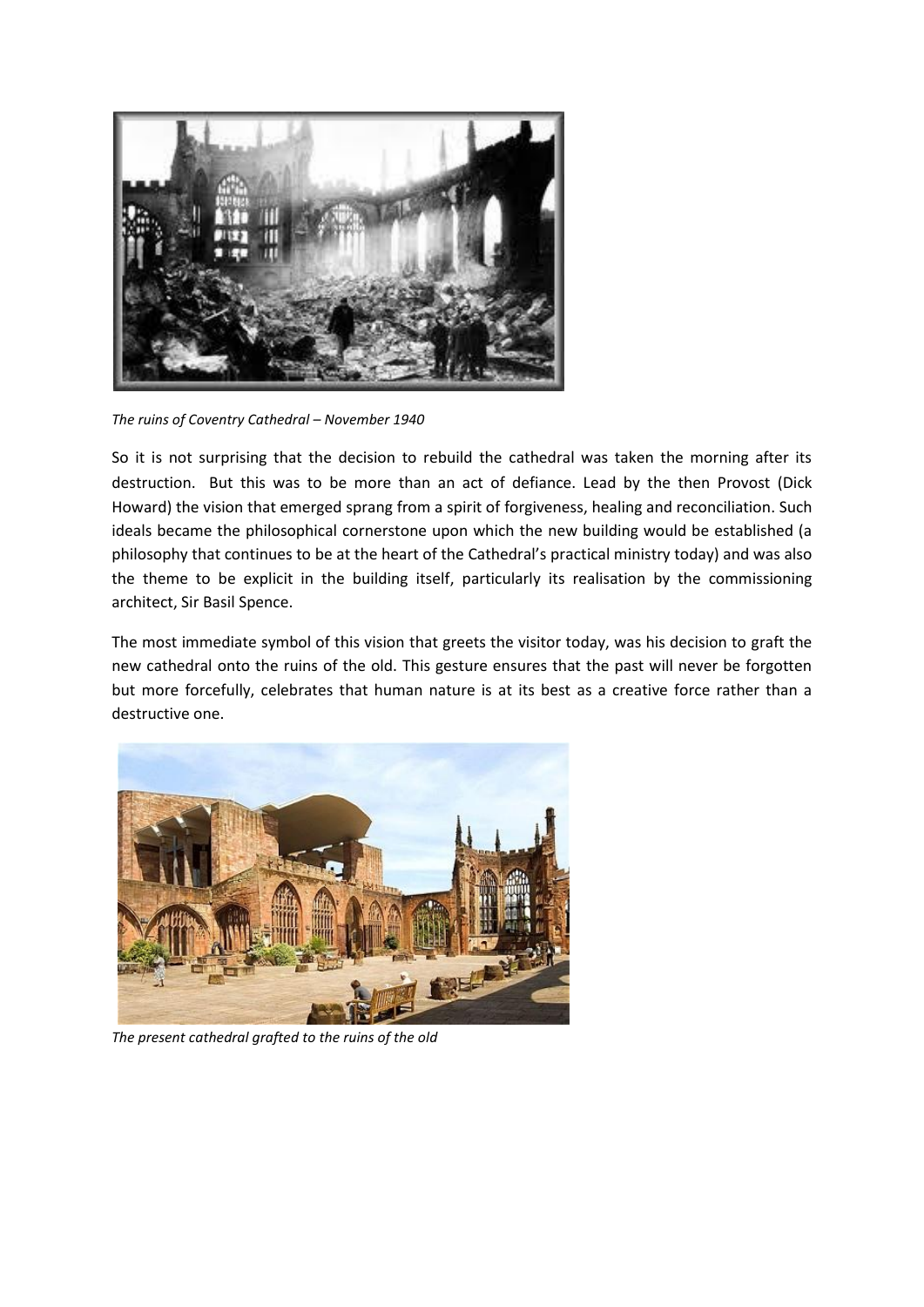Basil Spence ensured that such symbolism would be repeated in other aspects of the cathedral's construction by engaging only the very best artists and craftsmen in the country. Graham Sutherland was commissioned to design a magnificent tapestry of the Risen Christ that now adorns the back wall – a symbol of hope that would be appreciated by both believers and non-believers.



*Graham Sutherland's tapestry of 'The Risen Christ'*

John Piper's Baptistry window does the same thing in a more abstract way. The 195 panels are each individually engraved but from a distance the major effect is the brilliant, sun-like centre surrounded by the darker-coloured panes. While this contains rich symbolism to the believer of the essential value of baptism, it also offers to the non-believer a symbol of the vanquished powers of darkness and despair.



*The Baptistry Window designed by John Piper.*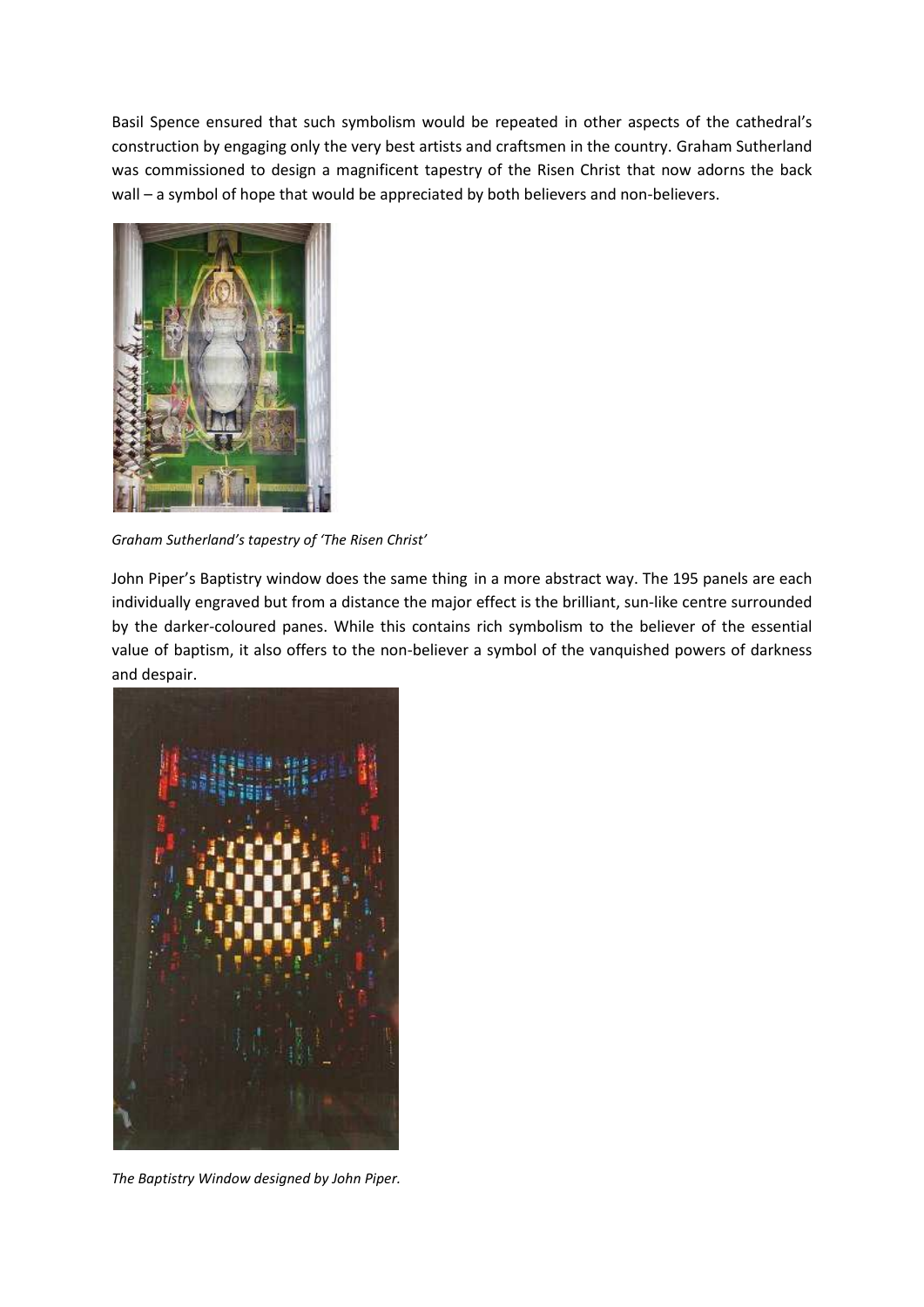It was in this artistic company and in this spirit that Britten would respond so affirmatively with his composition of the *War Requiem.* 

### **MOVEMENT 1**

### **Requiem aeternam (Eternal Rest)**

The work begins quietly yet ominously. Each successive phrase of the orchestral theme ('slow and solemn' - a lugubrious and reluctant procession!) grows in length and provides such a compelling opening that it leaves us in no doubt that we are at the beginning of a large scale work.

Punctuating this theme, a solitary bell-strike confirms that we are in mourning. I am always drawn to the verse from A.E. Housman's poem *Bredon Hill* when I hear this –

*They tolled the one bell only, Groom there was none to see, The mourners followed after, And so to church went she, And would not wait for me.*

Now, as the chorus softly intones its prayer for eternal rest and light to be granted to the souls of the departed, we hear for the first time the intervallic motif that will pervade the work – C/F#, the tritone (three, whole-tone steps). It is the interval that exactly divides the diatonic scale. In the Middle Ages its dissonance was abjured and denounced as the 'diabolicus in musica' (the devil's interval.) and there is a certain irony in the fact that Britten here associates its disquiet with the word 'Requiem'(Rest). Britten will develop his huge canvas from virtually this one cell.

Then, as if from aloft (.. above the battle field?) we hear a chorus of children's voices singing the "Te decet hymnus.."

*You are praised, God, in Zion, and homage will be paid to You in Jerusalem. Hear my prayer, to You all flesh will come.*

Throughout the work the children's chorus could be said to represent the voice of innocence. They are set apart from the action geographically and in the sort of music Britten gives them. Here, their accompaniment uses all twelves tones of the chromatic scale - this tonal 'universality' was a common device used by Britten's and is often associated with his recurring theme of innocence. (See also *A Midsummer Night's Dream, The Turn of the Screw, Billy Budd* etc).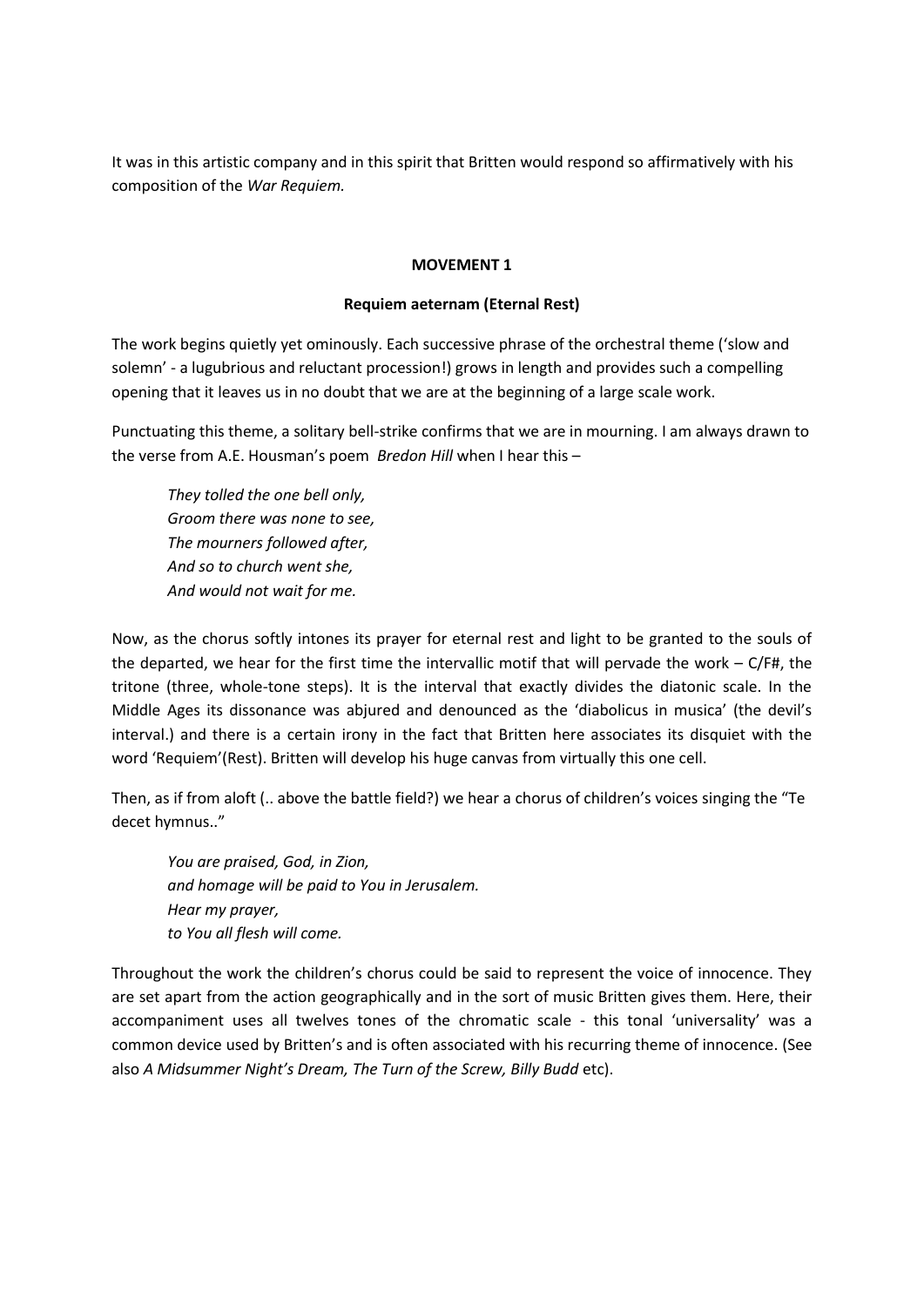

Under this 'celestial' chorus, the orchestra in long sustained octaves alternates between the two notes of the tritone with such quiet insistence that the children's voices must also finally resign to its influence.

We now encounter the first of the Owen poems: *Anthem for doomed Youth*

*What passing-bells for these who die as cattle? Only the monstrous anger of the guns. Only the stuttering rifles' rapid rattle Can patter out their hasty orisons. No mockeries now for them; no prayers nor bells, Nor any voice of mourning save the choirs, - The shrill, demented choirs of wailing shells; And bugles calling for them from sad shires. What candles may be held to speed them all? Not in the hands of boys, but in their eyes Shall shine the holy glimmers of goodbyes. The pallor of girls' brows shall be their pall; Their flowers the tenderness of silent minds, And each slow dusk a drawing down of blinds.*

Liturgically the Introit and Kyrie should be joined but Britten splits them with this poem. However by using musical material from both he provides a matrix that unifies the movement.

With the harp of the chamber orchestra taking over the tritone figure from the bells and a 'militant' bass motif derived from the symphony orchestra's material, the tenor soloist, in a vocal line replete with the tritone, declaims the Owen poem. The poem - and its setting - carries with it a certain censure and recrimination and its references to religious symbolism, such as 'prayers or bells', show bold and explicit use of the tritone figure – an unsettling allocation given its initial association.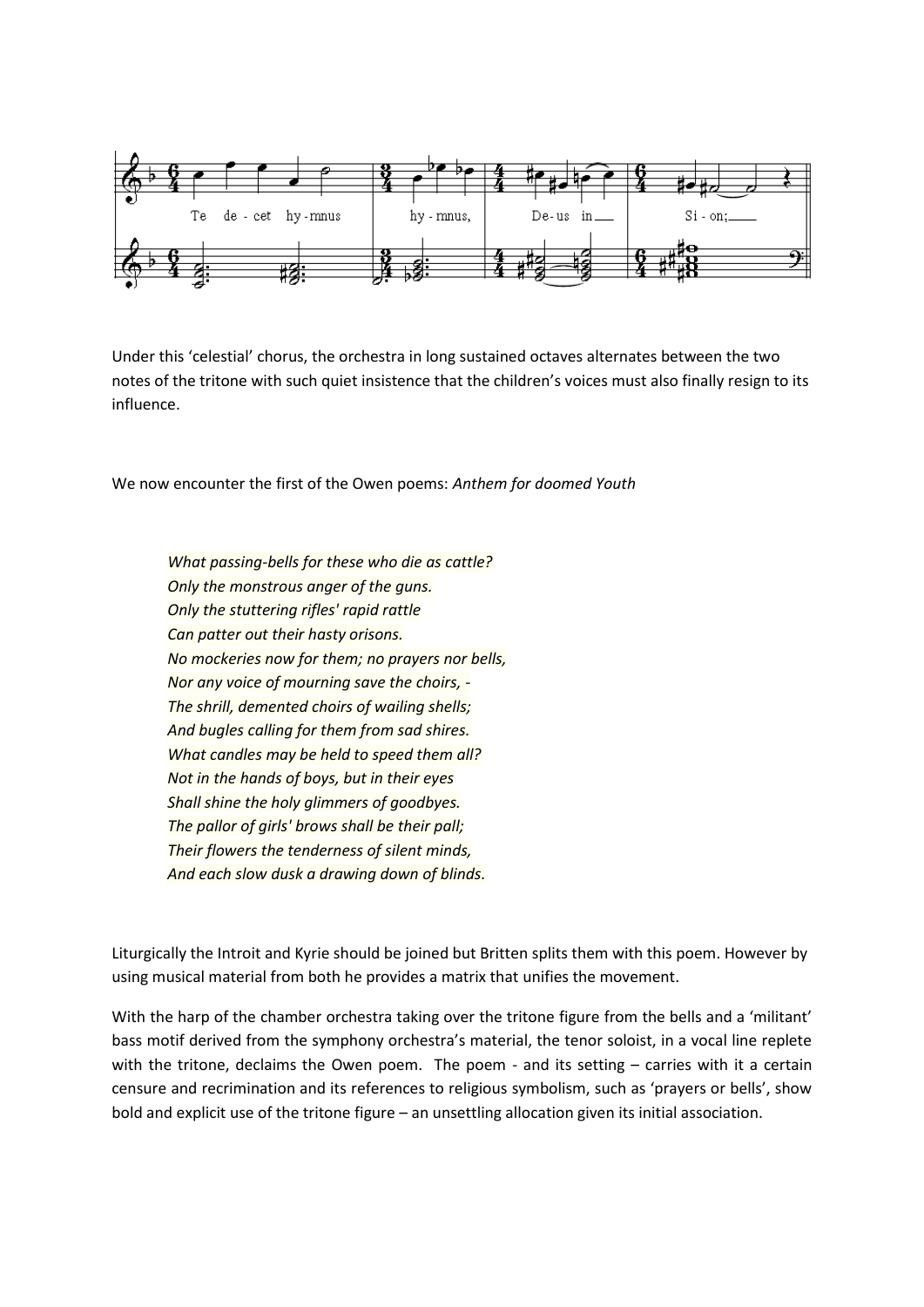

The poem's references to religious ritual and symbols ('prayers', 'candles', ' choirs') not only provide a strange juxtaposition to symbols of the battlefield ('stuttering rifles', 'wailing shells') but also an appropriate irony to the emerging context of the work. Such irony will be a recurring feature of the Owen poems selected by Britten and will become more potent as the work progresses. It will have its most damning voice in the Offertorium in the poem "The Parable of the Old Man and the Young."

While *Anthem for doomed Youth* seems to mock the rituals of the Mass, we should not mistake Britten's intentions. The juxtaposition of the Owen poems with the text of the Requiem Mass is not meant as an affront nor as a criticism of attitudes of faith or patriotism. Rather, his intention is to expose the duplicitousness of those who would hijack such attitudes in order to wage war.

Now, as the soldier's mind switches from the battlefront to the 'sad shires' of home, Britten recalls the theme sung by the children's chorus in the 'Te decet hymnus'. This association with innocence lost is all the more poignant when placed in the context of the battlefield.



*Not in the hands of boys* elicits an even fuller version of the children's music with the final poetic phrase, .. *and each slow dusk the drawing down of blinds*, being set to their exact theme in augmentation. (Note again, the representation of all twelve tones in the underlying harmonic texture.)